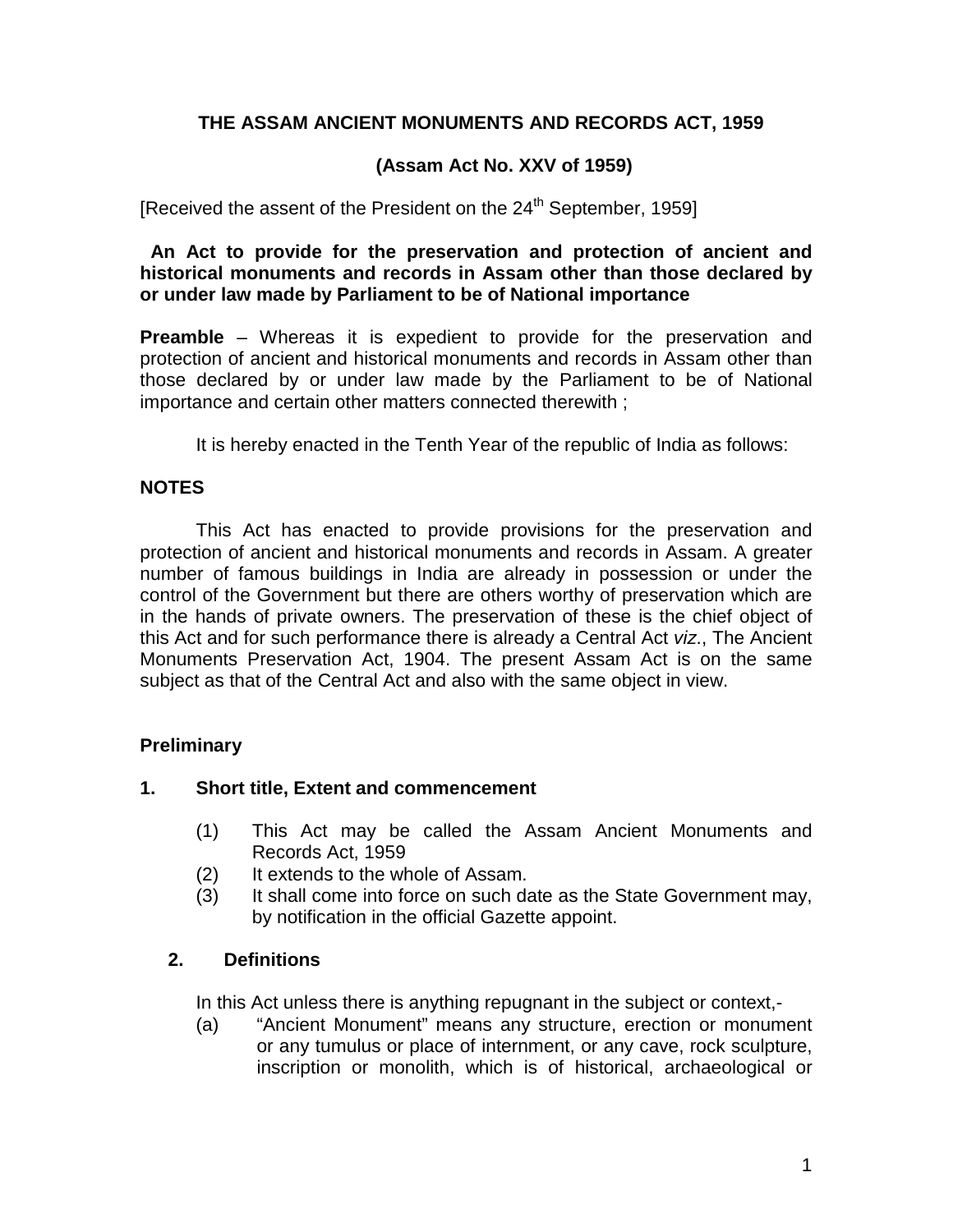artistic interest and which has been in existence fir not less than one hundred years and includes.

- (i) the remains of ancient monument;
- (ii) the site of an ancient monument ;
- (iii) such portion of land adjoining the site of an ancient monument as may be required for fencing or covering in or otherwise preserving such monument, and
- (iv) the means of access to , and convenient inspection of any ancient monument ;
- (b) "Land" includes a revenue free estate and a permanent transferable tenure whether such an estate tenure be subject to in cumbrances or not.
- (c) "Maintain", with its grammatical variations and cognate expressions includes the fencing, covering in repairing, restoring and cleaning of a protected monument and the doing of any act which may be necessary for the purpose of preserving a protected monument or of securing convenient access thereto.
- (d) "Owner" includes-
	- (i) a joint owner invested with powers of management on behalf of himself and other joint owners and successor-in-title of any such owner, and
	- (ii) any management or trustee exercising powers of management and the successor-in-office of any such manager or trustee;
- (e) "prescribed" means prescribed by rules made under this Act ;
- (f) "Superintendent" means the Superintendent of Archaeology and includes any officer authorized by the State Government to perform the duties of the superintendent.

### **NOTES**

Sub-Clause (a).-The definition of Ancient Monument is same as of the definition given in the Central Act and this definition is comprehensive enough to take in hand Archaeological site or remains.

Sub-Clause (b). - The definition of land is also similar as the definition of land given in the Central Act.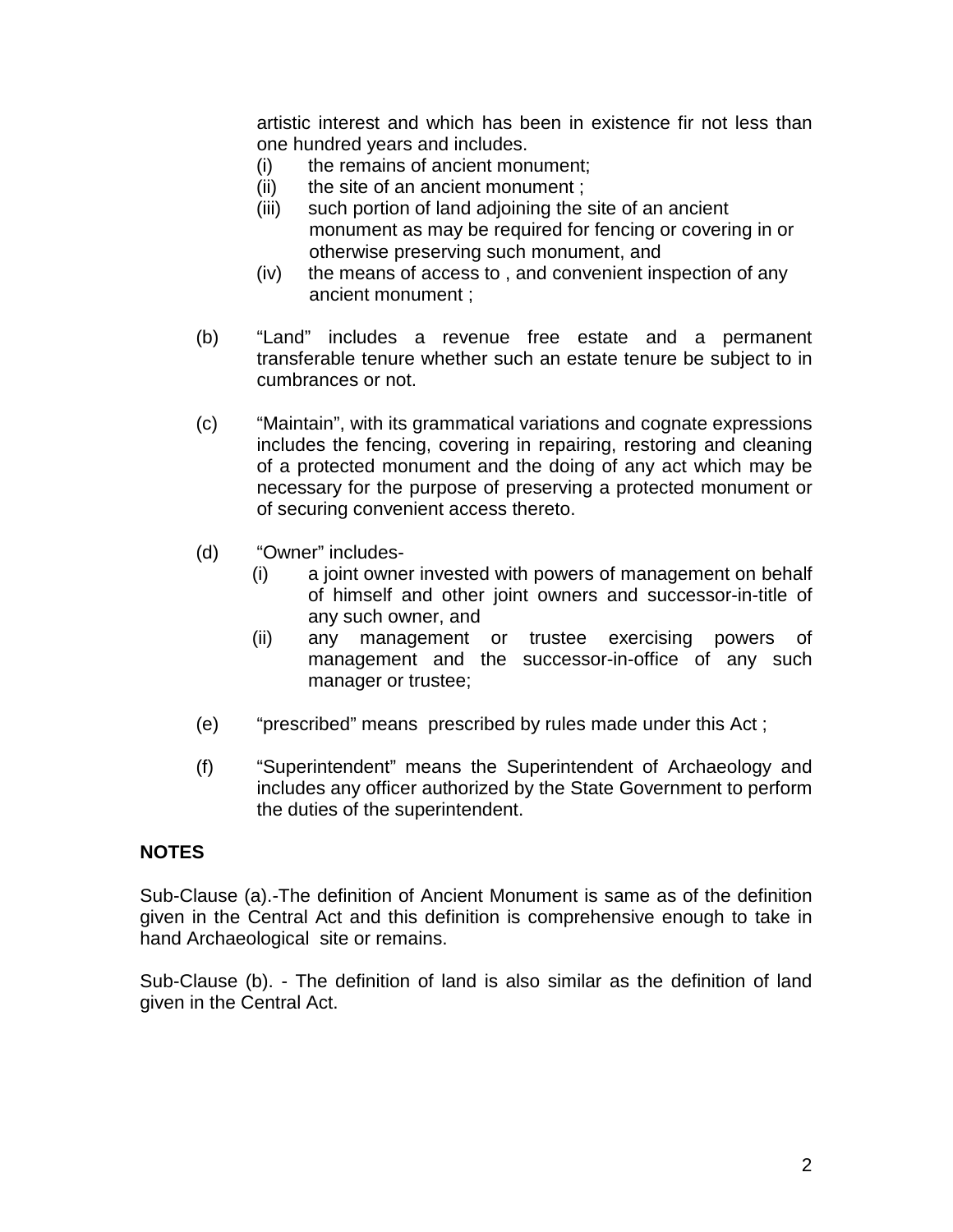# **PROTECTED MONUMENT**

## **3. Protected Monument**

- (1) The State Government may, by notification in the official Gazette, declare an ancient monument to be a protected monument within the meaning of this Act.
- (2) A copy of every notification published under sub-section (1) shall be fixed up in a conspicuous place on or near the monument, together with an intimidation that any objections to the issue of the notification received by the State Government within one month form the date when it is so fixed up will be taken into consideration.
- (3) On the expiry of the said period of one month the Government after considering the objection, if any, shall confirm or withdraw the notification.
- (4) A notification published under this Act shall, unless and until it is withdrawn, be conclusive evidence of the fact that the monument to which it is related is an ancient monument within the meaning of this Act.

# **NOTES**

This section is also similar to section 3 of the Central Act and empowers the State Government under the Assam Act to declare an ancient monument to be a protected monument within the meaning of this Act.

### **4. Acquisition of Right in or Guardianship of an Ancient Monument**

- (1) The Superintendent with the sanction of the State Government, may purchase, or take a lease of, or accept a gift or bequest of any protected monument.
- (2) When a protected monument is without an owner, the Superintendent may, by notification in the official Gazette, assume the guardianship of the monument.
- (3) The owner of any accepted monument may, by written instrument, constitute the Superintendent the guardian of the monument, and the Superintendent may, with the sanction of the State Government, accept such guardianship.
- (4) When the Superintendent has accepted the guardianship of a monument under sub-section(3), the owner shall except as expressly provided in this Act have the same state, right, title and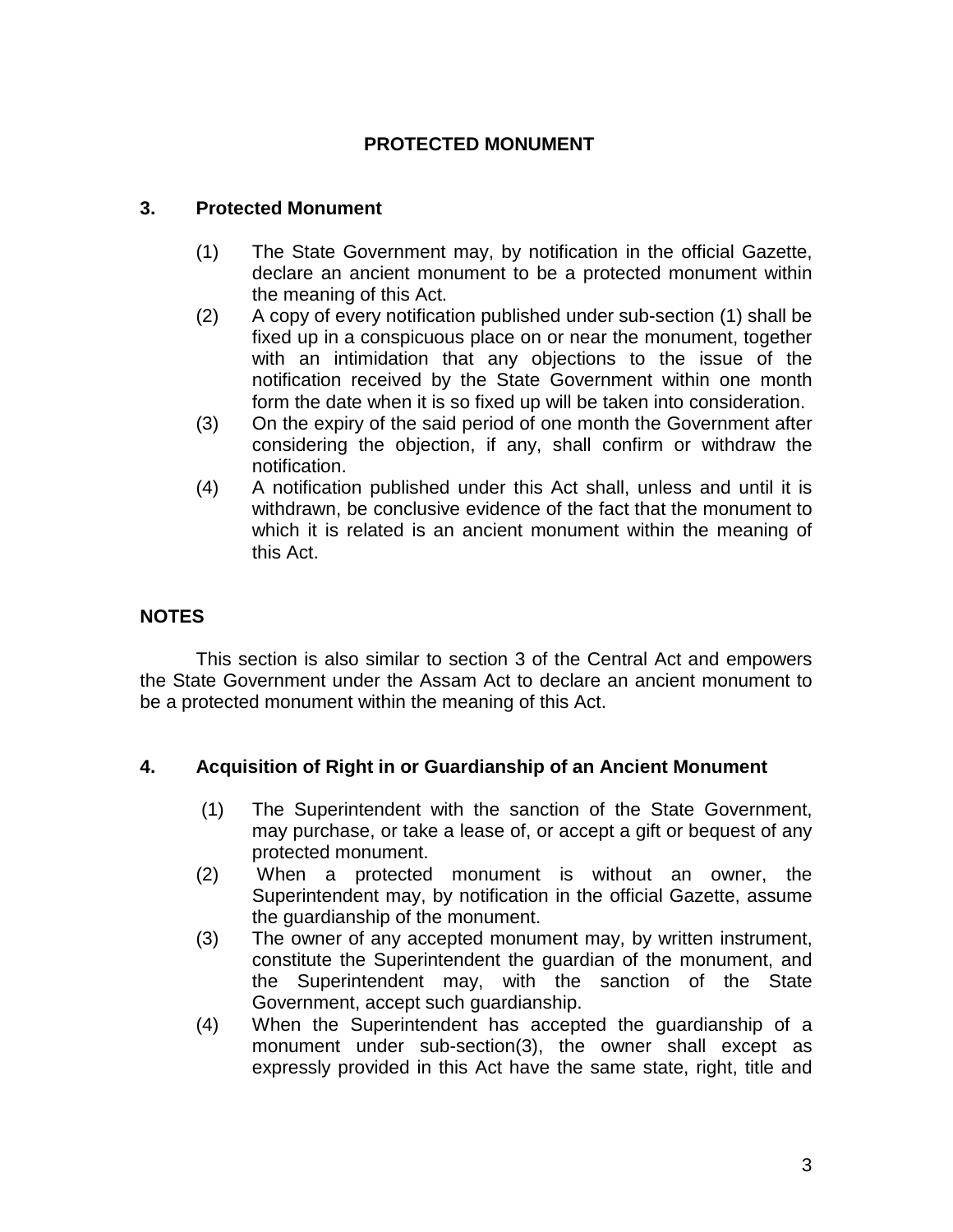interest in and to the monument as if the superintendent had not been constituted guardian thereof.

(5) When the Superintendent has accepted the guardianship of a monument under sub-section (3) the provisions of this Act relating to agreements executed under section 5, shall apply to the instrument executed under the said sub-section.

# **NOTE**

This section is also similar to section 4 of the Central Act and empowers the Superintendent of Archaeology and any Officer authorized by the State Government to perform the duties of the Superintendent, to purchase or take a lease of or accept a gift or the bequest of any protected monument with the sanction of the State Government and such officer is empowered under subsection (2) thereof to assume the guardianship of the monument when such a monument is without an owner.

## **5. Preservation of Ancient Monument by Agreement**

- (1) The Deputy commissioner, when so directed by the State Government shall propose to the owner of a protected monument to enter into an agreement with the State Government, within a specified period for the maintenance of the monument in his district.
- (2) An agreement under this section may provide for all or any of the following matters, namely:
	- (a) The maintenance of the monument;
	- (b) The custody of the monument and the duties of any person who may be employed to watch it;
	- (c) The restriction of the owner's rights-
		- (i) To the monument for any purpose;
		- (ii) To charge any fee for entry into, or inspection of the monument;
		- (iii) To destroy, remove, alter or deface the monument: or (iv) To build on or near the site of the monument;
	- (d) The facilities of access to be permitted to the public or any section thereof and to persons deputed by the owner or the Deputy Commissioner to inspect or maintain the monument;
	- (e) The notice to be given to the State Government in case the land on which the monument is situated or any adjoining land is offered for sale by the owner, and the right to be reserved to the State Government to purchase such land, or any specified portion of such land, at its market value;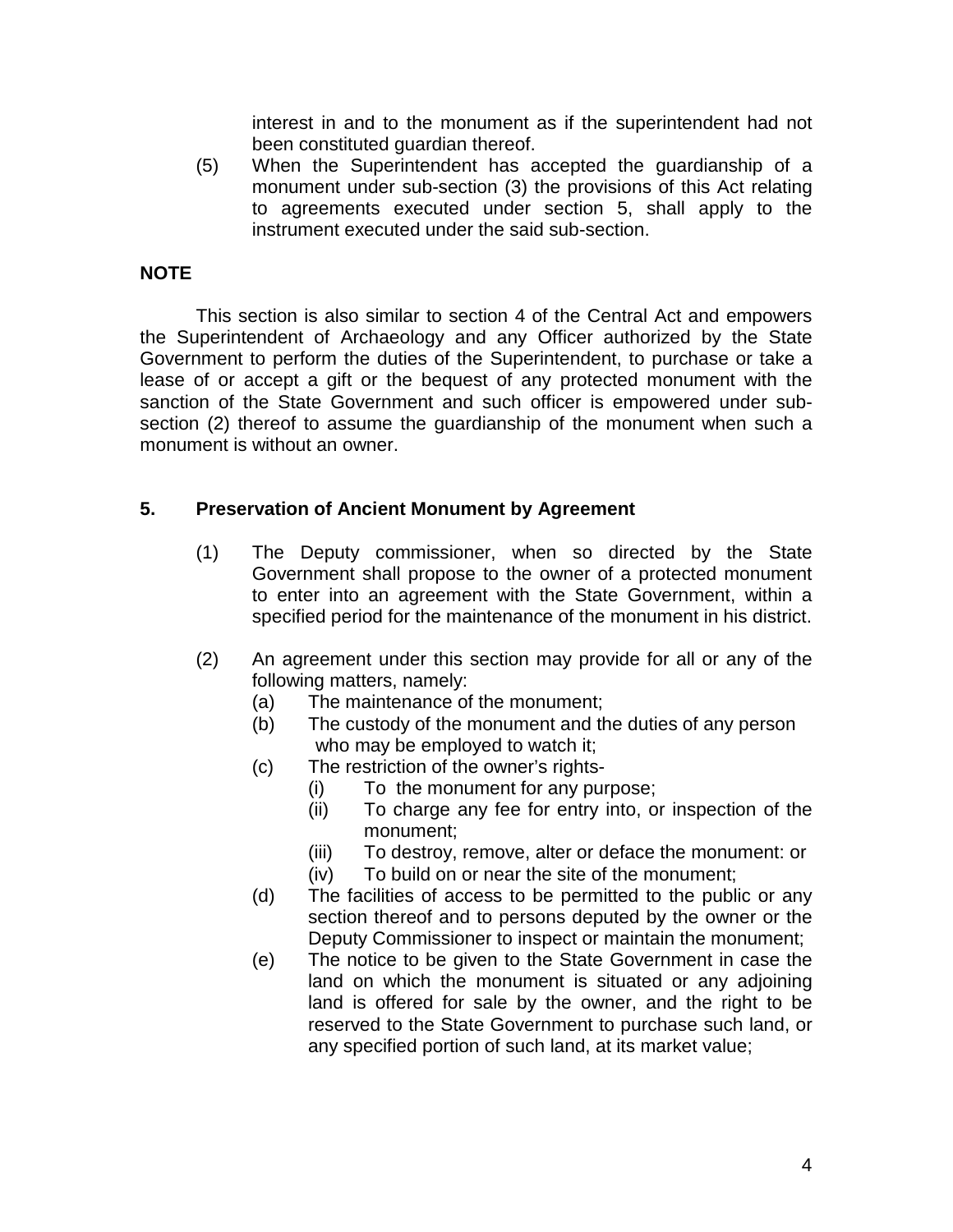- (f) The payment of any expenses incurred by the owner or by the State Government in connection with the maintenance of the monument:
- (g) The proprietary or other rights which are to vest in the State Government in respect of the monument when any expenses are incurred by the State Government in connection with the maintenance of the monument;
- (h) The appointment of an authority to decide any dispute arising out of the agreement; and
- (i) Any matter connected with the preservation of the monument which is a proper subject of agreement between the owner and the State Government.
- (3) The State Government or the owner may at any time after the expiration of three years from the date of execution of an agreement under this section terminate it on giving six months' notice in writing to the other party:

Provided that where the agreement is terminate by the owner, he shall pay to the State Government the expenses, if any, incurred by it on the maintenance of the monument, during the five years immediately preceding the termination of the agreement or, if the agreement has been in force for shorter period, during the period the agreement was in force.

(4) Any agreement under this section shall be binding on any person claiming to be the owner of the monument to which it relates, through or under a party by whom or on whose behalf the agreement was executed.

# **NOTES**

The provisions as contained in this section are also being provided in section 5 of the Central Act. Under this section, an ancient monument can be preserved by the State Government by entering into an agreement with the owner of a protected monument and detailed procedure thereof has been provided in this section.

### **6. Owners under disability or not in possession**

(1) If the owner of a protected monument is unable, by reason of infancy or other disability, to act for himself, the person legally competent to act on his behalf may exercise the powers conferred upon an owner by section5.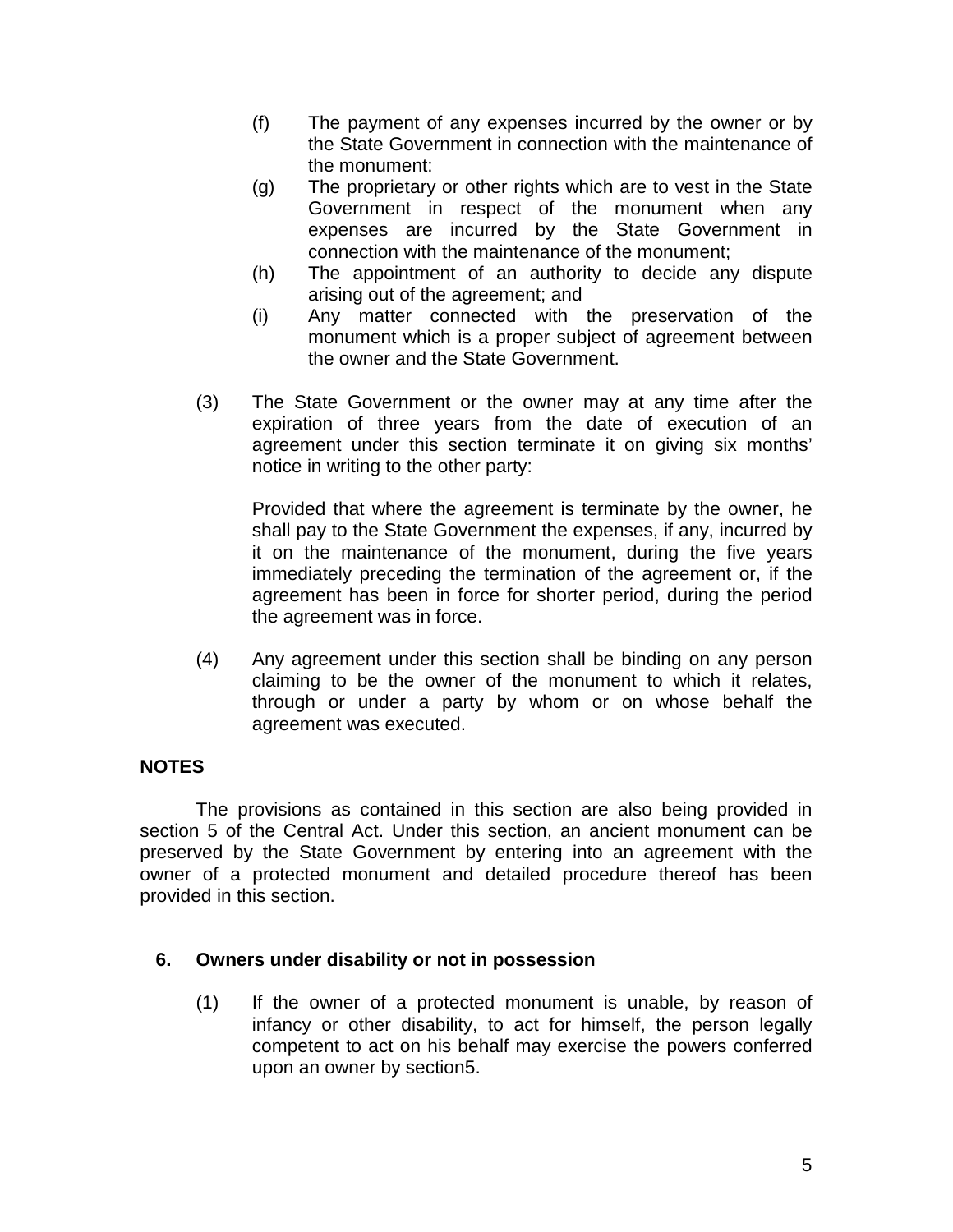- (2) In the case of village property, the headman or other village officers exercising powers of management over such property may exercise the powers conferred upon an owner by section5.
- (3) Nothing in this section shall be deemed to empower any person not being of the same religion as the person on whose behalf he is acting to make or execute an agreement relating to a protected monument which or any part of which is periodically used for religious worship or observance of that religion.

# **NOTES**

This section is similar to section 6 of the Central Act and provides: if the owner of a protected monument is unable to act for himself, the person legally competent to act on his behalf may exercise the powers conferred upon the owner by section 5. in the case of village property, any headman or other village officer exercising powers of management over such property may exercise the powers upon an owner by section 5.

### **7. Application of endowment to repair a protected monument**

- (1) If any owner or other person competent to enter into an agreement under section5, for the maintenance of a protected monument, refuses or fails to enter into such an agreement, and if any endowment has been created for the purpose of keeping such monument in repair or for that purpose among others, the State Government may institute a suit in the court of the District Judge, or, if the estimated cost of repairing the monument does not exceed on thousand rupees, may make an application to the District Judge for the proper application of such endowment or part thereof.
- (2) On the hearing of an application under sub-section (1) the District Judge may summon and examine the owner and any person whose evidence appears to him necessary, and may pass an order for the proper application of the endowment or of any part thereof, and any such order may be executed as if it were a decree of the civil court.

### **NOTES**

In cases where the owner or any other person competent to enter into an agreement under section 5 for the purpose of maintaining a protected monument refuses or fails to enter into any such agreement for such performance and if any endowment has been created for such performance, then the State Government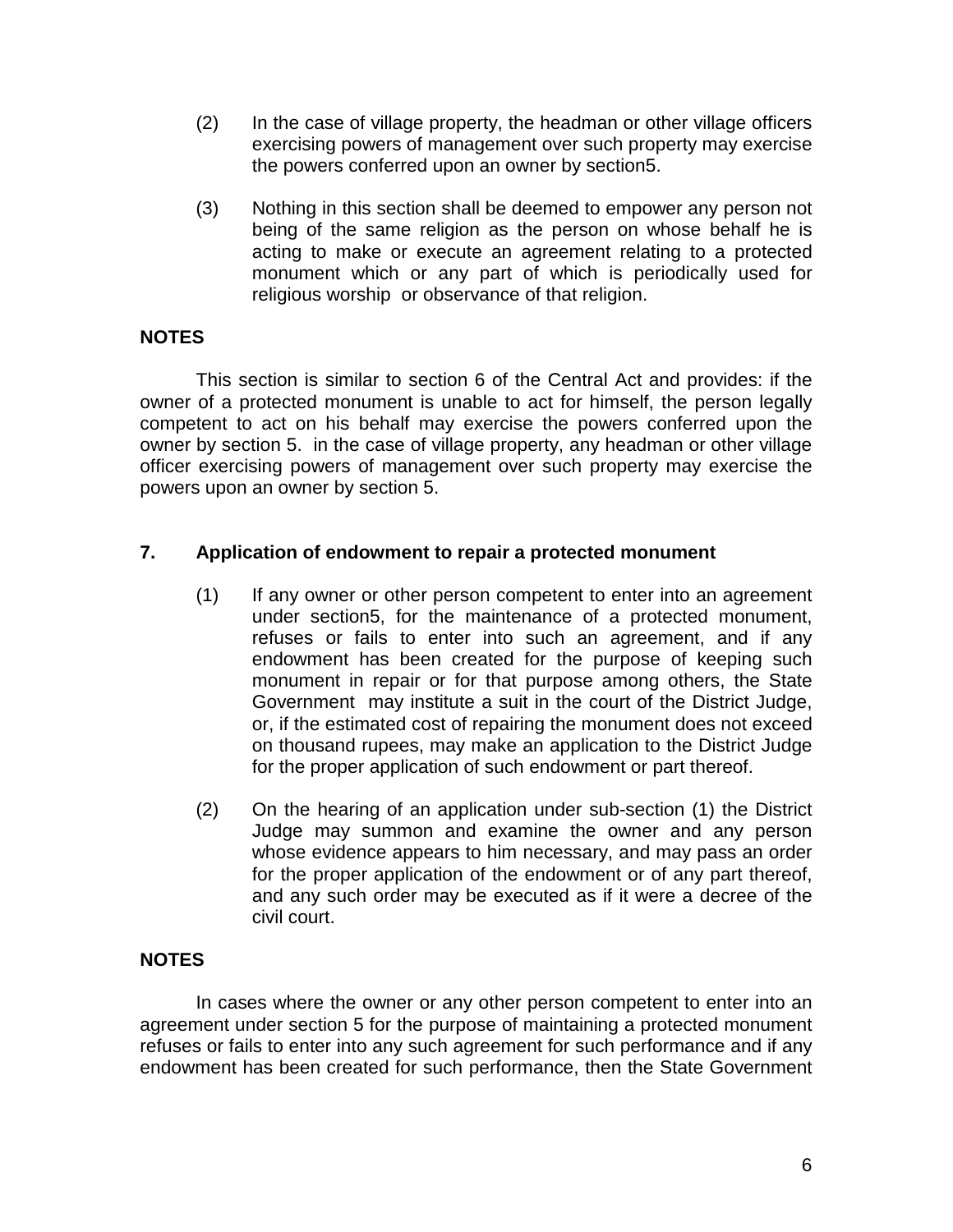may institute legal proceedings in the appropriate Court against such person for the proper application of such endowment of part thereof.

## **8. Failure or refusal to enter in an agreement**

- (1) If any owner or other person competent to enter into an agreement under section 5 for maintenance of a protected monument refuses or fails to enter into such an agreement, the State Government may make an order providing for all or any of the matters specified in sub-section (2) of section5 and such order shall be binding on the owner or other per persons and on every person claiming title to the monument from, through or under, the owner or such other persons.
- (2) Where an order made under sub-section(1) provides that the monument shall be maintained by the owner or other persons competent to enter into an agreement, all reasonable expenses for the maintenance of the monument shall be payable by the State Government.
- (3) No order under sub-section (1) shall be made unless the owner or other persons have been given an opportunity of making a representation in writing against the proposed order.

# **NOTES**

On failure or refusal to enter into an agreement as provided under section 5, the State Government may make an order providing for all or any of the matters specified in sub-section (2) of section5 and such order would be binding on the owner or other persons and also on every person claiming title to the monument from, through or under the owner or such other person. But before passing such an order under section 8, an opportunity must be given to such owner or other persons to make a representation against the proposed order.

## **9. Power to make order prohibiting contravention of agreement under section5**

(1) If the Superintendent apprehends that the owner or occupier of a protected monument intends to destroy, remove, alter, deface, imperil or use the monument or to build on or near the site thereof in contravention of the terms of an agreement under section5, the superintendent may, after giving the owner or occupier an opportunity of making a representation in writing make an order prohibiting any such contravention of the agreement: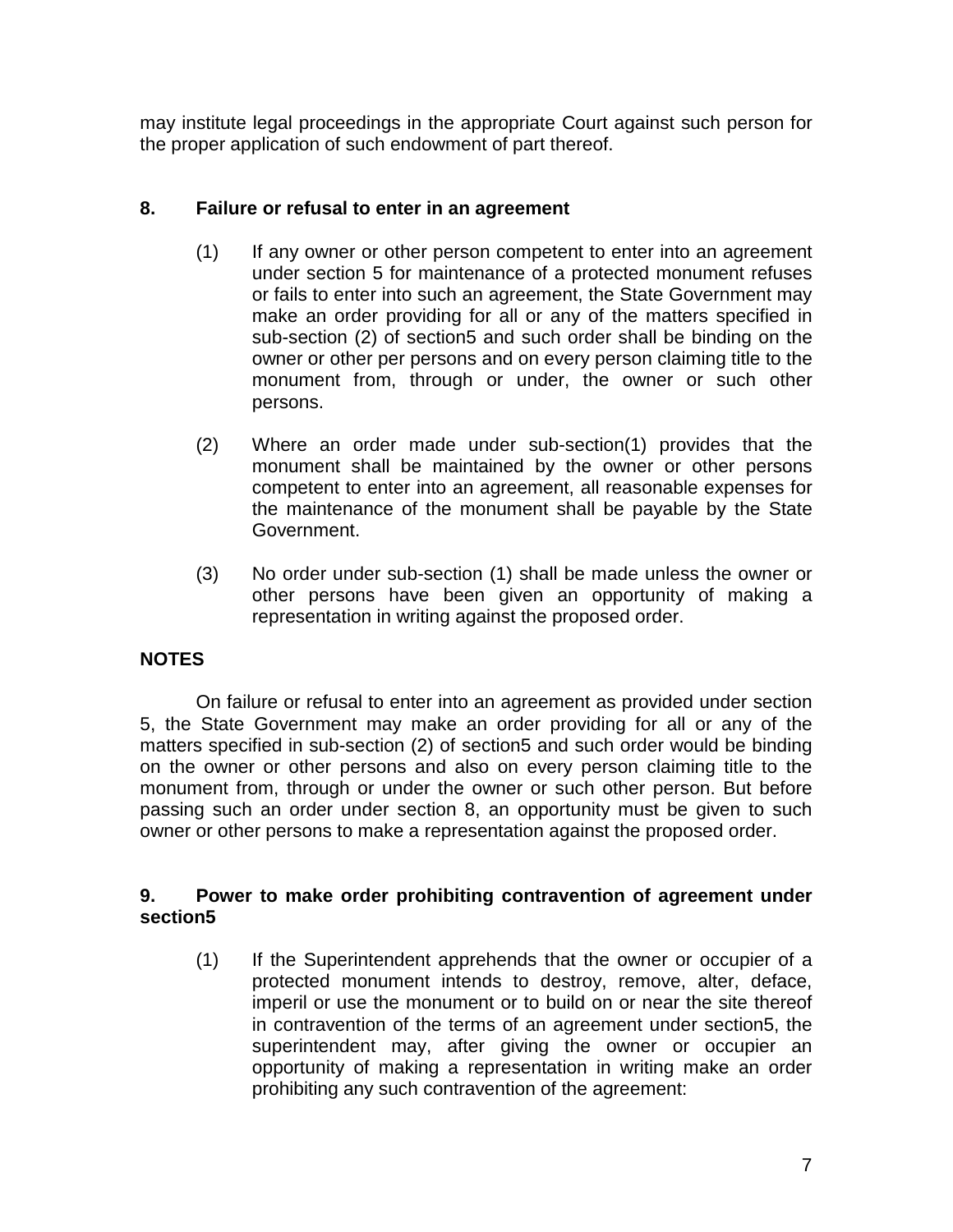Provided that no such opportunity shall be given in case where the Superintendent, for reasons to be recorded, is satisfied that it is not expedient or practicable to do so.

(2) Any person aggrieve by an order under this section may appeal to the State Government within such time and in such manner as may be prescribed and the decision of the state Government shall be final.

# **NOTES**

This section empowers the Superintendent to make the order prohibiting the contravention of any agreement entered into under section5 after giving the owner of occupier an opportunity of making a representation in writing and any person aggrieved by any order under this section may prefer an appeal to the State Government whose decision shall be final .

# **10. Enforcement of agreement**

- (1) If any owner or other person who is bound by an agreement for the maintenance of monument under section 5, refuses or fails within such reasonable time as the Superintendent may fix, to do any act, which in the opinion of the Superintendent may authorize any person to do any such act, and the owner or other person shall be liable to pay the expenses of doing any such act or such portion of the expenses as the owner may be liable to pay under the agreement.
- (2) If any dispute arises regarding the amount of expenses payable by the owner or other person sub –section (1) it shall be referred to the State Government whose decision shall be final.

# **NOTES**

Any person who is entered into an agreement with the State Government under section 5 and contravenes any of the clauses of the agreement under section8, refuses or fails within a reasonable time to do any Act which in the opinion of the Superintendent is necessary for the maintenance of the monument, then the Superintendent may authorize any person to do any such Act and in such an event the owner or any other person shall be liable to pay the expenses of doing any such Act and if any dispute arises as to the amount of expensed, then such person may prefer an appeal to the State Government, whose decision shall be final.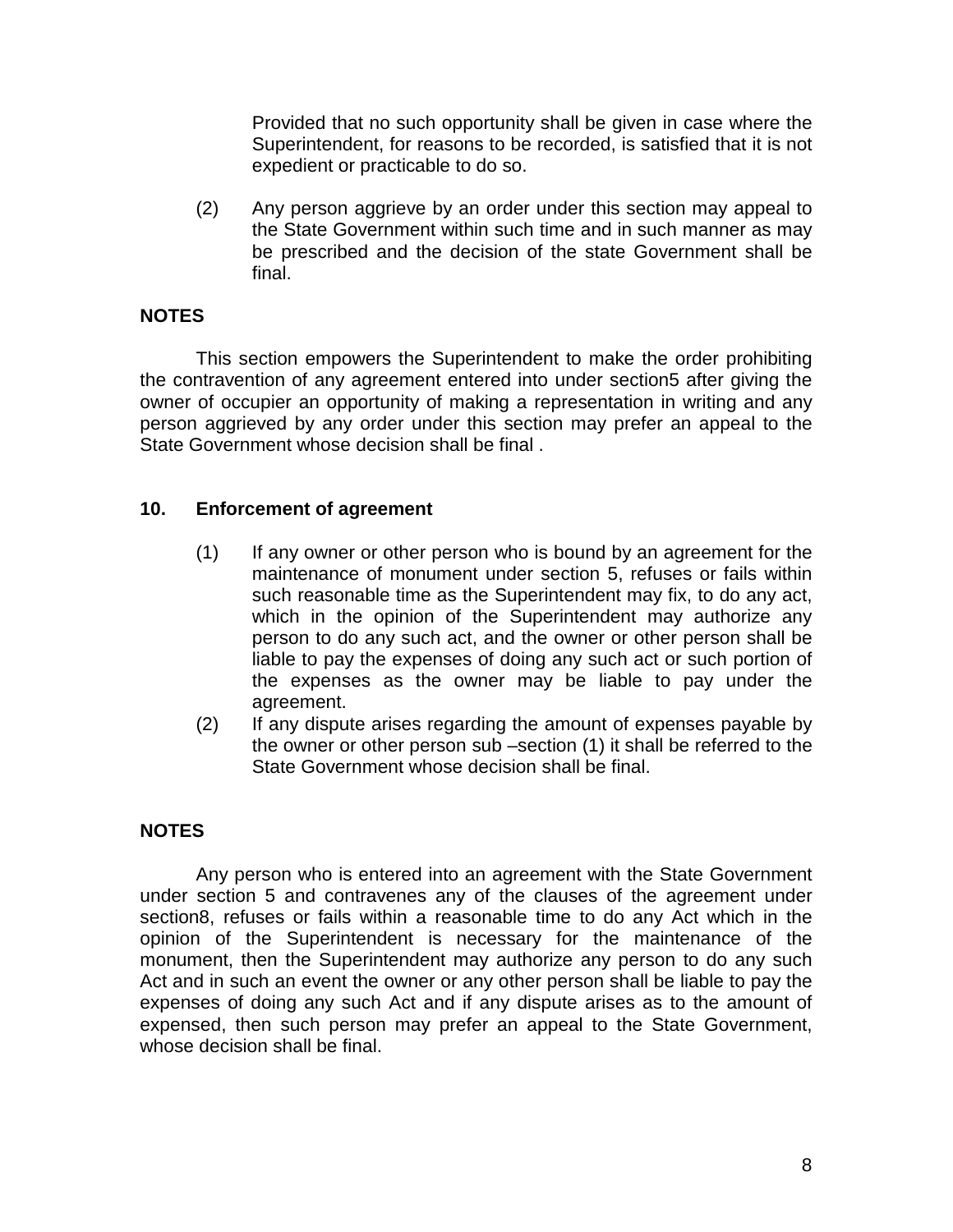#### **11. Purchasers at certain sales and persons claiming through owner bound by instrument executed by owner**

Every person who purchases at a sale, for arrears of land revenue or any other public demand. Any land on which is situated a monument in respect of which any instrument has been executed by the owner for the time being under section 4 or section 5 and every person claiming any title to, a monument from being under section 4 or section 5 and every person claiming any title to, a monument from, through or under, an owner who executed such an instrument shall be bound by such an instrument.

# **NOTES**

In cases where the owner has entered into an agreement under section 4 or section 5 and in case where any such land on which a monument is situated and which is the subject-matter of such an agreement, then in case of sale of such land, for arrears of land revenue or any other public demand, every person who purchases the same and also claim any title to such a monument, he would be bound by an instrument executed under section 4 of section 5 of this Act.

### **12. Acquisition of protected monument**

If the State Government apprehends that a protected monument is in danger of being destroyed, injured, misused, or allowed to fall into decay, it may acquire the protected monument under the provisions of the Land Acquisition Act, 1894( Act I of 1894) as if the maintenance of the protected monument were a public purpose within the meaning of that Act.

# **NOTES**

Under this section, the State Government is empowered to acquire the protected monument under the provisions of the land Acquisition act, 1894, if the State Government apprehends that a protected monument is in danger of being destroyed, injured, misused or being allowed to fall into decay.

### **13. Maintenance of certain protected monuments**

- (1) The State Government shall maintain every monument which has been acquired under section 12 or in respect of which any of the rights mentioned in section 4 has been acquired.
- (2) When the Superintendent has assumed the guardianship of a monument under section 4 he shall, for the purpose of maintaining such monument, have access to the monument at all reasonable time, by himself and by his agents, subordinates and workmen, for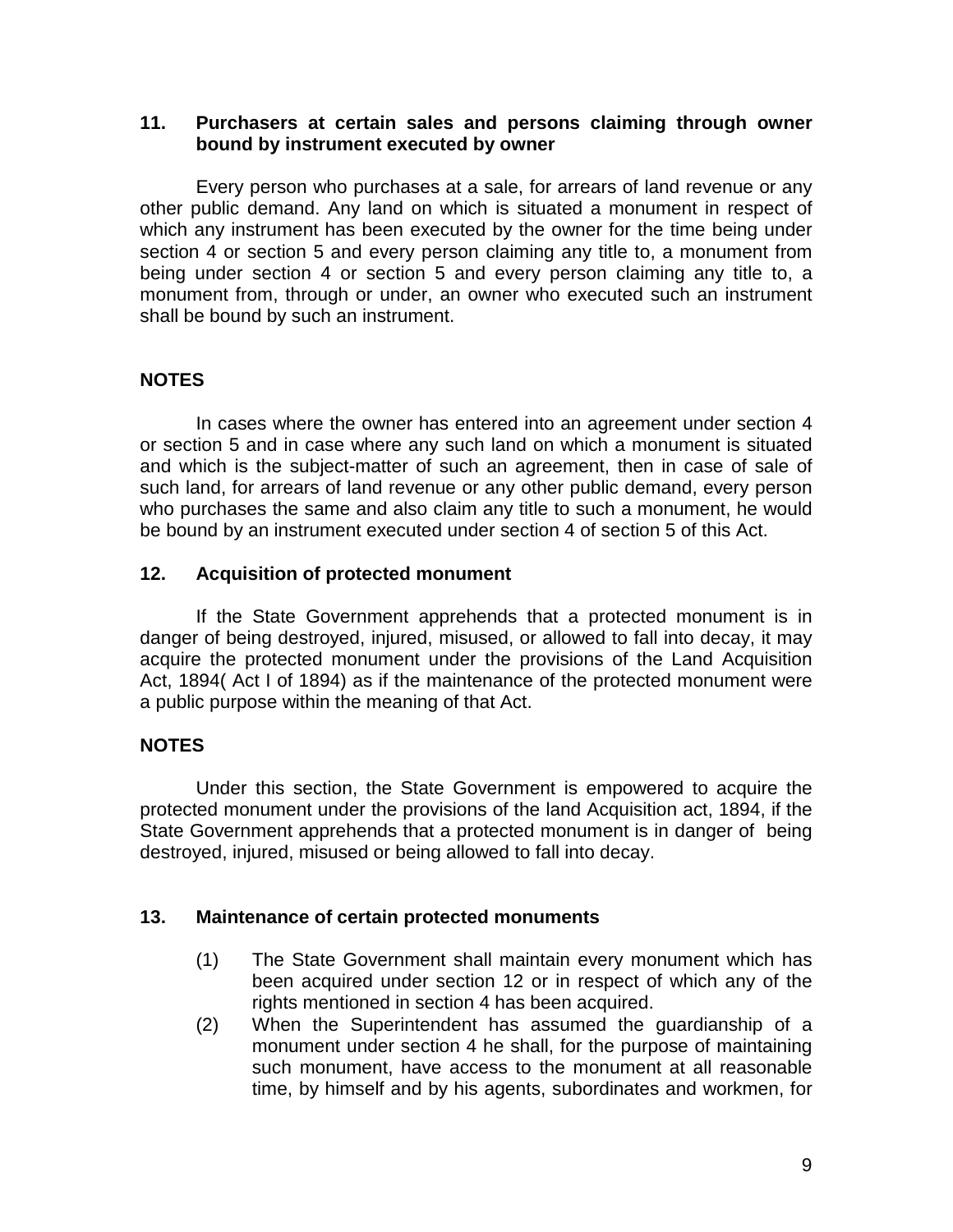the purpose of inspecting the monument, and for the purpose of bringing such materials and doing such acts as he may consider necessary or desirable for the maintenance thereof.

## **NOTES**

Every monument so acquired under section 12 or in respect of which any of the rights mentioned in section 4 have been acquired, then the State Government shall maintain the same. Under sub-section (2), the Superintendent shall have access to the monument at all reasonable times by himself and by his agents for the purpose of inspecting the same and for the purpose of bringing such materials and doing such acts as he may consider necessary or desirable for the maintenance thereof.

### **14. Voluntary contribution**

The superintendent may receive voluntary contribution towards the cost of maintaining a protected monument and may give orders as to the management and applications of any funds so received by him.

Provided that no contribution received under this section shall be applied to any purpose other than the purpose for which it was contributed.

### **15. Protection of place of worship from misuse; pollution or desecration**

- (1) A protected monument maintained by the State Government under this Act which is a place of worship or shrine shall not be used for any purpose inconsistent with its character.
- (2) Where the State Government has acquired a protected monument under section 12, or where the Superintendent has purchased, or taken a lease or accepted a gift or bequest or assumed guardianship of a protected monument under section 4 and such monument or any other part thereof is used for religious worship or observance by any community, the Deputy Commissioner shall make the due provision for the protection of such monument or such part thereof, from pollution or desecration-
	- (a) By prohibiting the entry therein except in accordance with the conditions prescribed with the concurrence of the persons, if any, in religious charge of the said monument or part thereof, and any person not entitled so to enter by the religious usage of the community by which the monument or part thereof is used; or
	- (b) By taking such other action as he may think necessary in this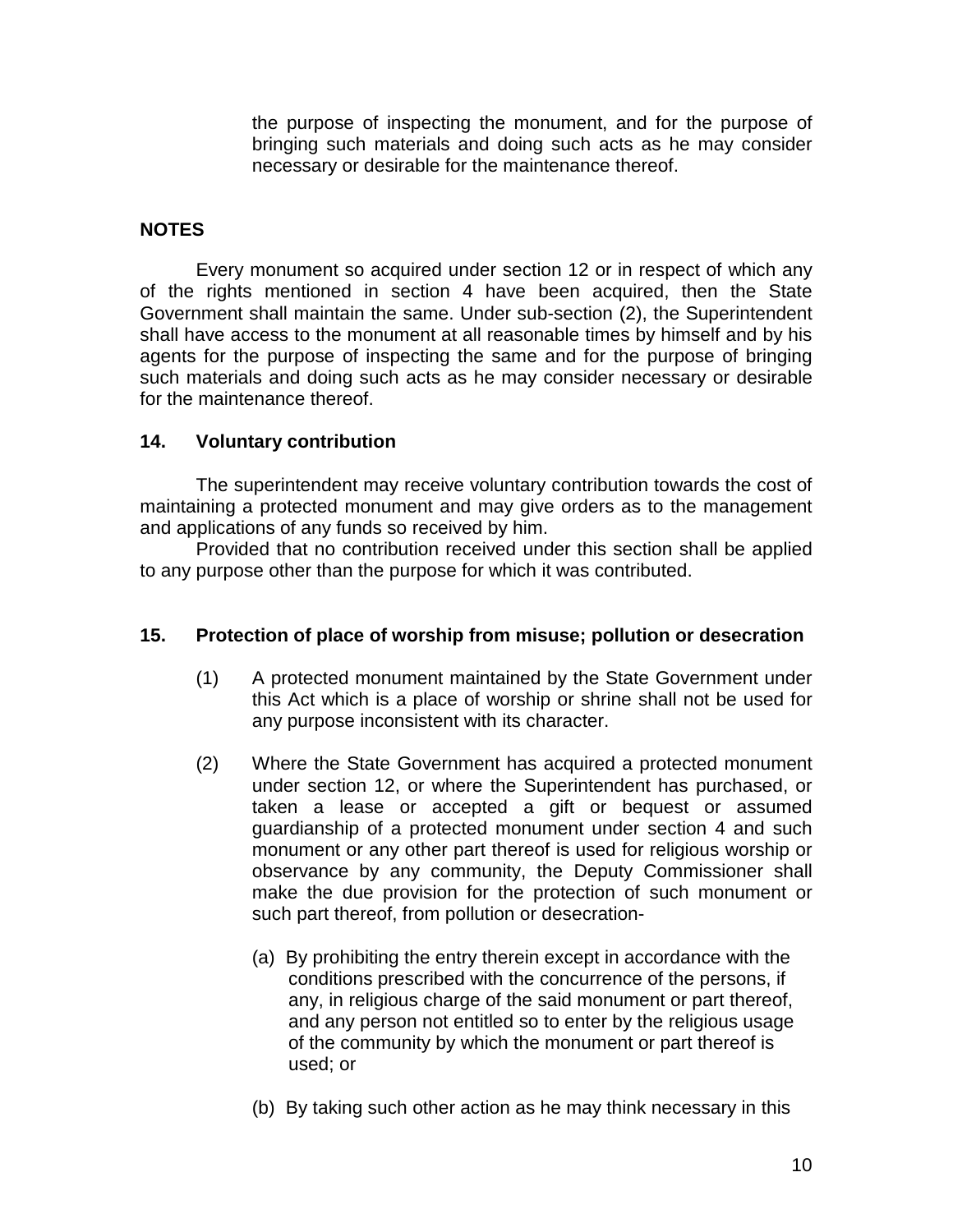behalf.

# **NOTES**

This section is also similar to section 13 of the Central Act. The expression "place" of worship or shrine in sub-section (1) of section 13 of the Central Act was substituted for the word "monument" by the Select Committee and subsection (2) of section 13 which is similar to sub-section (2) of section 15 of the Assam Act was added on the recommendation of the Committee which is intended to safeguard against the desecration of any building periodically used for religious worship.

## **16. Relinquishment of Government rights in a monument**

With the sanction of the State Government the Superintendent may-

- (a) Where rights have been acquired by the State Government in respect of any monument under this Act by virtue of any sale, lease, gift or will relinquish, by notification in the official Gazette the right to acquire to the persons who would for the time being the owner of the monument if such rights have not been acquired; or
- (b) Relinquish any guardianship of a monument which he has assumed under this Act.

### **NOTES**

With the sanction of the State Government, the Superintendent may relinquish the rights in a monument created under the provisions of this Act under the circumstances referred to in this section. This section is similar to section 14 of the Central Act.

### **17. Rights of access to certain protected monument**

Subject to the rules made under this Act the public shall have a right of access to any protected monuments.

# **Principles of compensations**

### **18. Compensation for loss or damage**

An owner or occupier of land who has sustained any loss or damage by reason of an entry on such land or the exercise of any other power conferred by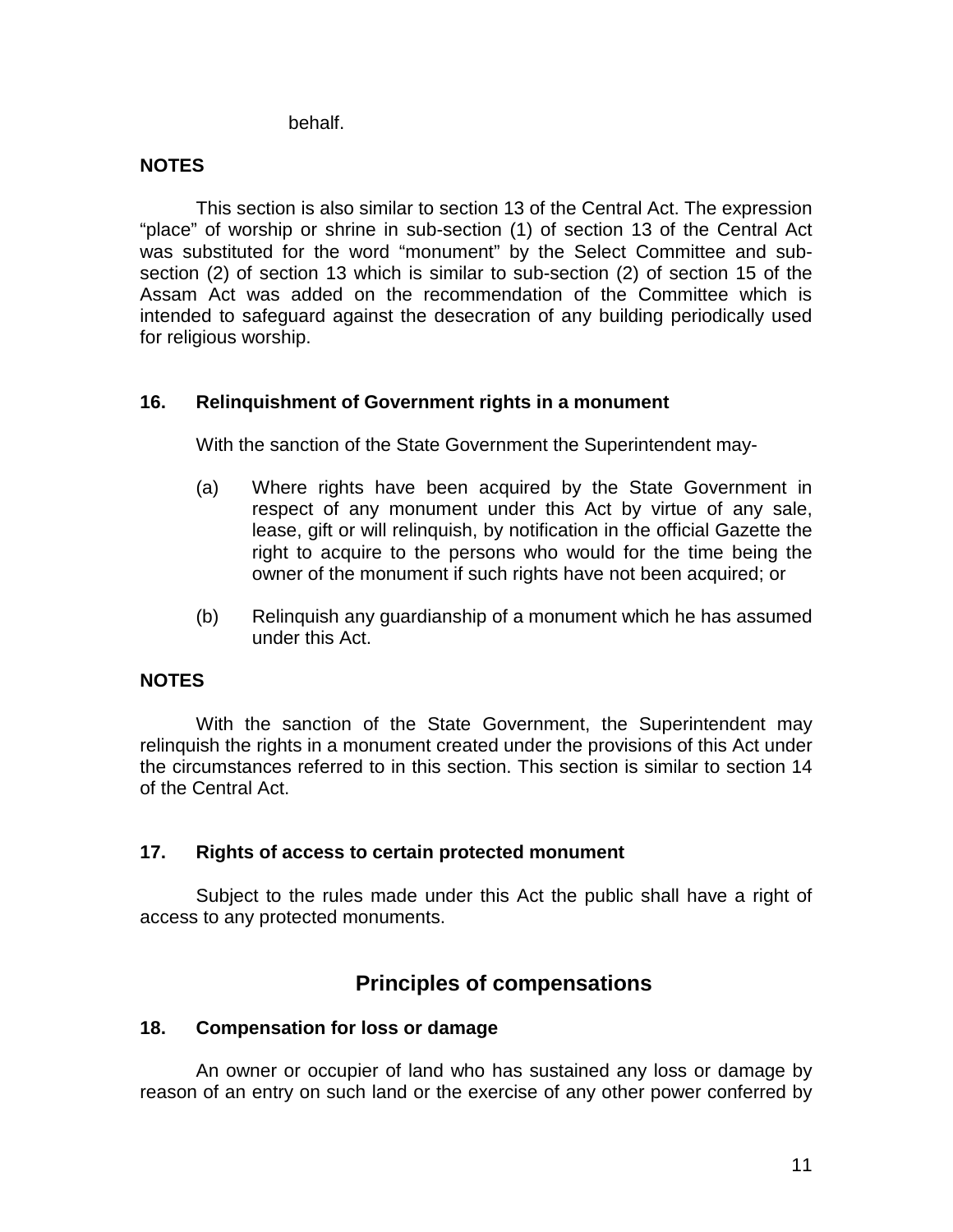this Act shall be paid compensation by the State Government for such loss or damage.

#### **19. Assessment of market value for compensation**

The market value of any property which the State Government is empowered to purchase at such value under this Act, or the compensation to be paid by the State Government in respect of anything done under this Act, shall, where any dispute arises in respect of such ,market value or compensation , be ascertained in the manner provided in the Land Acquisition Act, 1894(Act 1 of 1894) so as the provision thereof can be made applicable : Provided that when making an enquiry under the Land Acquisition Act, The Deputy Commissioner shall be assisted by two assessors one of whom shall be competent person nominated by the State Government and one person nominated by the owner, or in case the owner fails to nominate any assessor within such reasonable time as may be fixed by the Deputy Commissioner in this behalf , by the Deputy Commissioner.

### **NOTES**

### **Sections 18 and 19**

These Sections provide for principles of compensation to which an owner or occupier of land may be entitled, having sustained any loss or damage by reason of an entry on such land or the exercise of any other power conferred by this Act and where any dispute arises in respect of the assessment of market value or the compensation, it be ascertained in the manner provided in the land Acquisition Act, 1894.

The Provisions of the Ancient Monuments Preservation Act, 1904 has been repealed or ceased to apply in many of the States on the commencement of the States' Acts except for the things done before commencement of the latter Acts. The Assam Act is thereto ful the objects as enunciated and detailed in the respective provisions of the Central Act. Many States in India have enacted State Acts with similar objects for application in the respective States and in those States the Provisions of Central Act shall not apply.

# **Miscellaneous**

#### **20. Penalties. - Whoever**

(i) Destroys, removes, injures, alters, defaces, imperils or misuses a protected monument; or